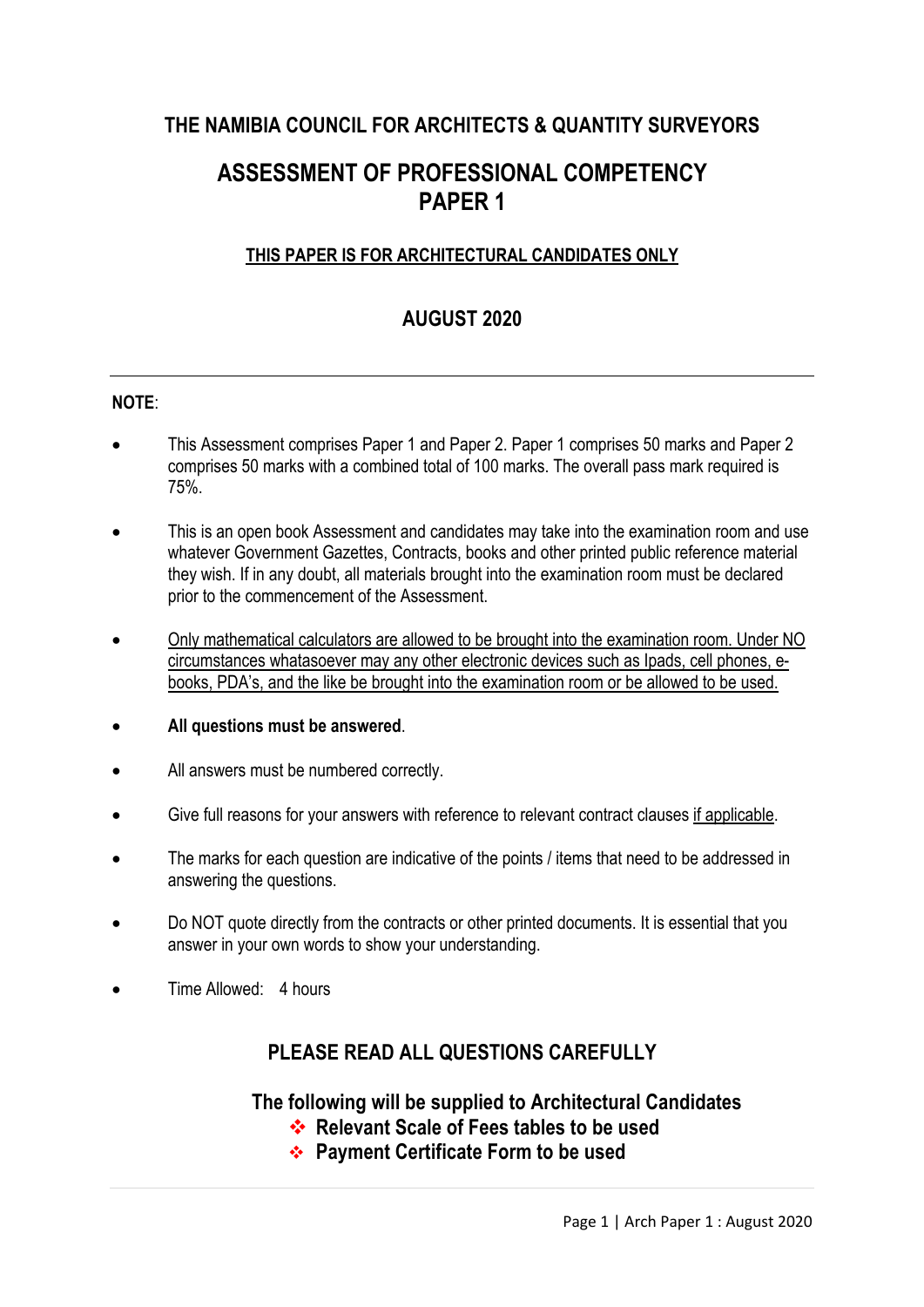You are appointed by your client as the Architect and Principal Agent for additions, alterations and renovations to his house. You have had a briefing meeting with your client and the consultant Quantity Surveyor. The client has given you and the Quantity Surveyor his written brief and has requested you to provide him with an estimate of your total professional fees for his information. You must use the Tariff of Fees provided. He has also requested the consultant Quantity Surveyor to provide him with a Preliminary Cost Estimate.

The Preliminary Cost Estimate and the later Final Contract Amount on completion is as follows:

|                                   | <b>Preliminary Cost</b><br><b>Estimate</b> | <b>Final Contract</b><br>Amount |  |
|-----------------------------------|--------------------------------------------|---------------------------------|--|
| Alterations to the Existing House | 750,950.00<br>N\$                          | 795,000.00<br>N\$               |  |
| New Additional Out-Building       | N\$<br>455,000.00                          | 463,000.00<br>N\$               |  |
| <b>External Works</b>             | 120,000.00<br>N\$                          | 135,000.00<br>N\$               |  |
| Escalation                        | 175,000.00<br>N\$                          | 195,000.00<br>N\$               |  |
| Contingencies                     | 200,000.00<br>N\$                          | N\$<br>nıl                      |  |
| Total Cost of the project         | N\$ 1,700,950.00                           | N\$ 1,588,000.00                |  |

The above costs exclude any VAT.

- 1.1 Calculate the VAT on the total cost of the works, if applicable (2 Marks)
- 1.2 You must specify the correct column on which you are calculating your fee and give your reasons. (2 marks)
- 1.3 Calculate your full Documentation Fees from Appraisal to Working Drawings inclusive, based on the Preliminary Cost Estimate you have received from the Quantity Surveyor.

(8 Marks)

1.4 Calculate your full and final Inspection Fees only based on the Final Contract Amount above. (8 Marks)

#### **QUESTION 2 15 Marks**

Mr D Richman of P O Box 5555, Windhoek has appointed you, Fantastic Architects of P O Box 7777, Windhoek as the architects and principal agents for a project known as 'The Private Clinic' in Windhoek. The Project Architect's Membership Number with the Namibia Institute of Architects is 222 and the Registration Number with the Namibia Council for Architects & Quantity Surveyors is 333. The contract is awarded to Quick Construction of PO Box 9999, Windhoek and the 'White' form of contract is signed on 09 August 2019.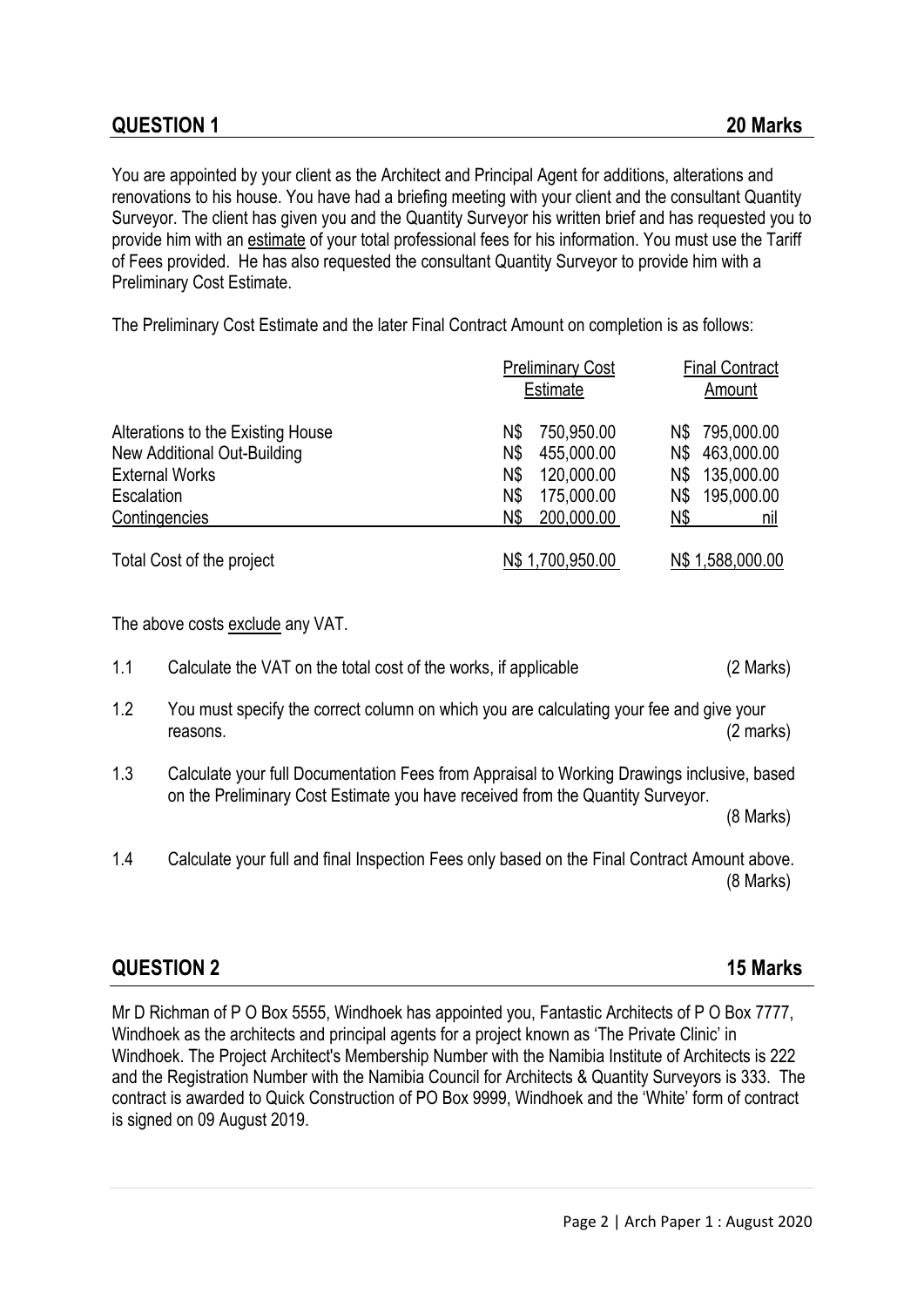The Contract Sum comprises the following:

| <b>Contract Sum including VAT</b>                                                                                                                                                                                             |                                        | 23,058,246.35                                                               |
|-------------------------------------------------------------------------------------------------------------------------------------------------------------------------------------------------------------------------------|----------------------------------------|-----------------------------------------------------------------------------|
| Comprising:<br>Builders work and preliminary costs<br>Provisional sum for electrical installation excluding VAT<br>Provisional Sum for mechanical work installation excluding VAT<br>Contingencies excluding VAT<br>VAT @ 15% | N\$<br>N\$<br>N\$<br>N\$<br><b>N\$</b> | 14,750,649.00<br>2,200,000.00<br>2,600,000.00<br>500,000.00<br>3,007,597.35 |

During the course of the construction, the contractor appoints the following domestic mechanical and electrical subcontracts.

| Electrical Sub-Contract Amount excluding VAT but including |     |              |
|------------------------------------------------------------|-----|--------------|
| contingencies of N\$ 210 000.00                            | N\$ | 2,100,000.00 |
| Mechanical Works Sub-Contract amount excluding VAT but     |     |              |
| including contingencies of N\$ 250 000.00                  | N\$ | 2,500,000.00 |

Calculate and prepare Payment Certificate No 6 based on the quantity surveyors valuation using the form provided.

|                                   |      | <b>Valuation No</b><br>ა |      | <b>Valuation No</b><br>6 |
|-----------------------------------|------|--------------------------|------|--------------------------|
|                                   |      | 12 February              |      | 16 March                 |
|                                   | Date | 2020                     | Date | 2020                     |
|                                   |      |                          |      |                          |
| Work done to date                 | N\$  | 4,765,000.00             | N\$  | 8,110,000.00             |
| Material on Site                  | N\$  | 525,000.00               | N\$  | 1,250,000.00             |
| <b>Materials on Extended Site</b> | N\$  | 0.00                     | N\$  | 375,000.00               |
| <b>Electrical Work</b>            | N\$  | 100,000.00               | N\$  | 1,165,500.00             |
| <b>Mechanical Work</b>            | N\$  | 0.00                     | N\$  | 1,970,000.00             |
| VAT                               | N\$  | 808,500.00               | N\$  | 1,930,575.00             |
| Total                             | N\$  | 6,198,500.00             | N\$  | 14,801,075.00            |

#### NOTE :

On a separate sheet in your Answer Book calculate Valuation No 5 as well.

#### **QUESTION 3 5 Marks**

Considering and using the information given in Question 2 above, state clearly the contractual requirements necessary for materials on extended site to be included in a payment certificate.